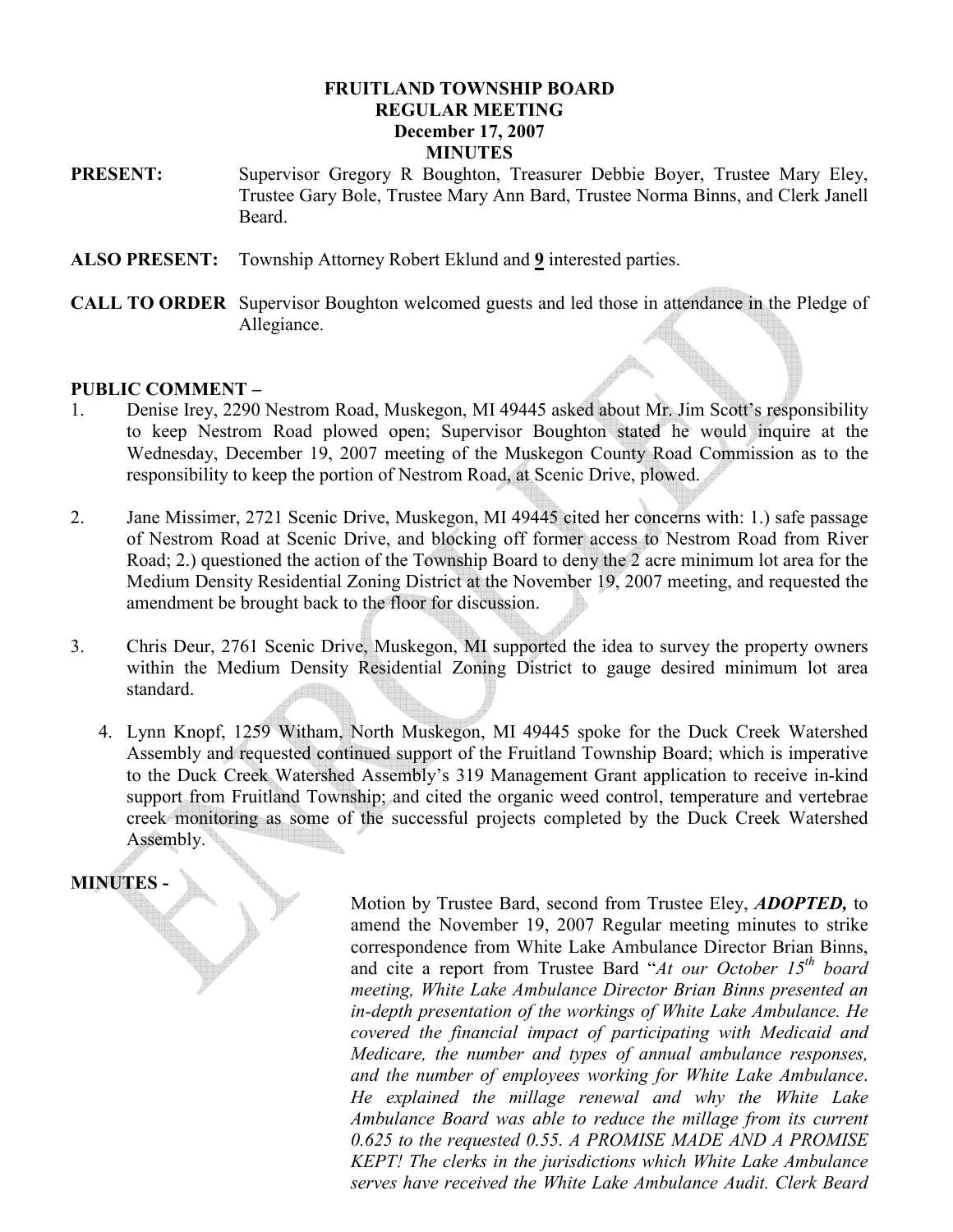has a copy if any one is interested in seeing it. I have nothing further I can add and as a Fruitland Township representative on the White Lake Ambulance Board, the board wishes to thank all of the residents of Fruitland Township who voted for the millage. Thank You", and to restate November 19, 2007 amendment by Trustee Eley to the October 15, 2007 Regular Meeting minutes to clarify amendment of "no continued support" to state "continued in-kind support for the Duck Creek Watershed Assembly" and accept the November 14, 2007 Meeting Minutes as submitted. Upon Voice Vote:

6 AYES (Bard, Bole, Binns, Boughton, Eley, Boyer)

1 **NAY** *(Beard)* 

### RECEIPTS and DISBURSEMENTS –

Motion by Trustee Bard, second from Trustee Bole, to accept the report of receipts in the amount of 23,281.16 for Fiscal Year 2007 / 2008 for Fund 101, for a General Fund (Funds 101, 120, 130, 140, 145 and 812), and Building and Site (Fund 470) Total Balance of 1,059,617.59 (bank balance and CD's) for the period of November 17, 2007 through December 14, 2007, as reported by Debbie Boyer, CPFA, Fruitland Township Treasurer; and approve Total General Fund Disbursements the amount of 29,851.70 reported from November 20, 2007 through December 17, 2007 as reported by Janell Beard, CMC, Fruitland Township Clerk.

Upon Voice Vote: 7 AYES

#### CORRESPONDENCE:

Supervisor Boughton acknowledge receipt of the following correspondence:

- 1. Supervisor Boughton read correspondence from Kim McGee 6166 Murray Road, Whitehall, MI 49461 citing the populations of the City of Montague to be 2407, the population of the City of Whitehall to be 2884, and the population of Fruitland Township at 5235, excluding the summer population increase, and the fact that the aforementioned cities each have a police force, and the fact that there are two Rangers for the nearby State Parks, and encouraged combining forces for more efficient patrol and enforcement. Mr. McGee stated the Fruitland Township Parks and Recreation Commission has approved the purchase of signage for the posting of consistent park rules.
- 2. James Kobza, Duck Lake Riparian Owner's Association, 5780 Duck Lake Road, Whitehall, MI 49461 requesting Fruitland Township participate with a monetary contribution in the amount of ,000.00 for Duck Lake Riparian Owner's Association litigation, all cases now on appeal, 30,000.00 spent to date, 2,500.00 outstanding, 5,000.00 projected to address appeals.

Motion by Trustee Bard, second from Trustee Binns, ADOPTED, to decline participation in the litigation of the Duck Lake Riparian Owner's Association, and deny request for 5,000.00 financial contribution.

Upon Voice Vote: 7 AYES